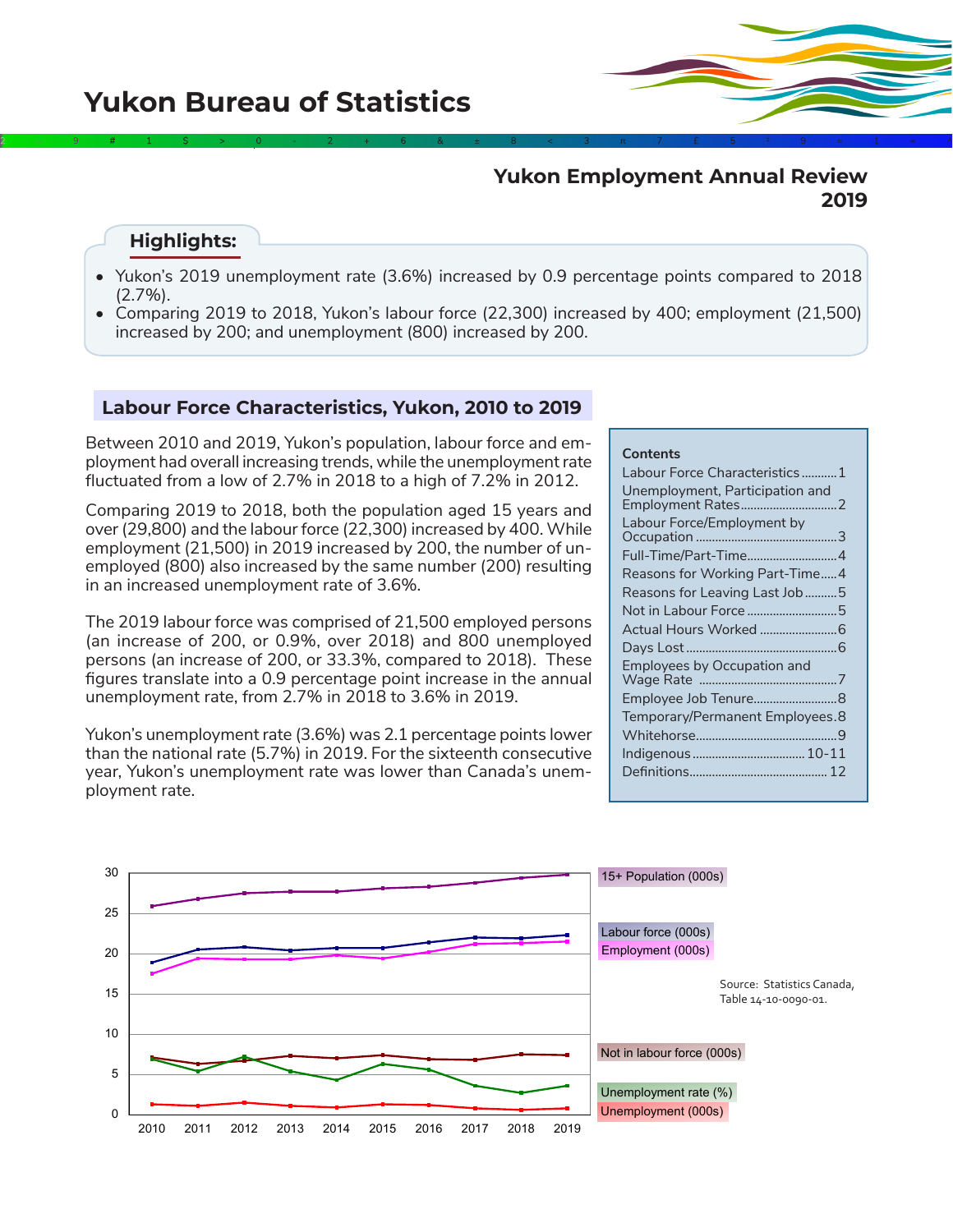

## **Unemployment Rate, Canada, Provinces and Territories, 2019**

Yukon's 2019 unemployment rate of 3.6% was again the lowest in Canada, and 2019 marked the sixteenth consecutive year of Yukon's unemployment rate being below the national rate. The average unemployment rate over the 10-year period (2010 to 2019), was 5.1% in Yukon and 6.9% in Canada.



**Participation Rate, Canada, Provinces and Territories, 2019**

In 2019, Yukon's participation rate (74.8%) was the highest in Canada. Yukon's average participation rate over the past ten years (2010 to 2019) was 74.8%, higher than all other provinces and territories. Canada's average participation rate over the same time period was 66.1%.



## **Employment Rate, Canada, Provinces and Territories, 2019**

rate over the past ten years (2010 to 2019) was 70.9%, higher than all other provinces and territories. Canada's average employment rate over the same time period was 61.5%.

Source: Statistics Canada, Table 14-10-0090-01.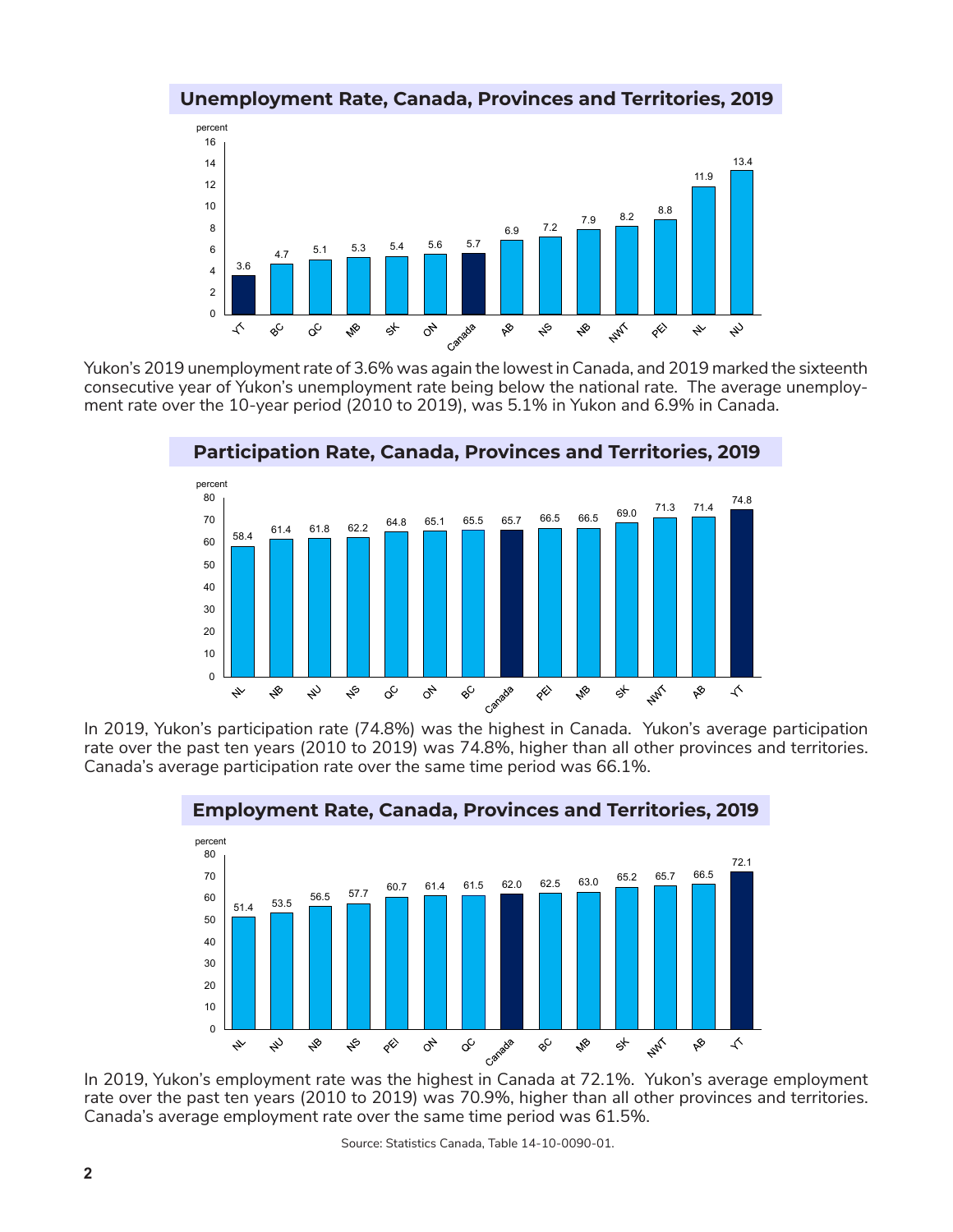# **Labour Force and Employment by Occupation (NOC 2016), Yukon, 2019**

*Note: Occupation refers to the kind of work persons 15 years of age and over were doing during the reference week, as determined by the kind*  of work reported and the description of the most important duties of the job. If the individual did not have a job during the reference week, the *data relate to the previous job, if that job was held in the past year.*

|                                                                                                |                         | $\%$             |                     | %                    |
|------------------------------------------------------------------------------------------------|-------------------------|------------------|---------------------|----------------------|
|                                                                                                |                         | change           |                     | change               |
|                                                                                                | Labour Force '18 to '19 |                  | Employed '18 to '19 |                      |
| <b>Total, All Occupations</b>                                                                  | 22,300                  | 1.8%             | 21,500              | 0.9%                 |
| Management occupations                                                                         | 1,900                   | $-13.6%$         | 1,900               | $-13.6%$             |
| Senior management occupations                                                                  | 200                     | $0.0\%$          | 200                 | 0.0%                 |
| Specialized middle management occupations                                                      | 700                     | $-12.5%$         | 700                 | $-12.5%$             |
| Middle management occupations in retail and wholesale trade and customer services              | 700                     | $-12.5%$         | 700                 | $-12.5%$             |
| Middle management occupations in trades, transportation, production and utilities              | 400                     | $0.0\%$          | 400                 | 0.0%                 |
| Business, finance and administration occupations                                               | 3,700                   | $-2.6%$          | 3,700               | $-2.6%$              |
| Professional occupations in business and finance                                               | 900                     | 12.5%            | 900                 | 12.5%                |
| Administrative and financial supervisors and administrative occupations                        | 1,200                   | $-14.3%$         | 1,200               | $-14.3%$             |
| Finance, insurance and related business administrative occupations                             | 300                     | $0.0\%$          | 300                 | 0.0%                 |
| Office support occupations                                                                     | 1,000                   | 0.0%             | 1,000               | 0.0%                 |
| Distribution, tracking and scheduling co-ordination occupations                                | 400                     | 33.3%            | 300                 | 0.0%                 |
| Natural and applied sciences and related occupations                                           | 1,600                   | 6.7%             | 1,600               | 6.7%                 |
| Professional occupations in natural and applied sciences                                       | 600                     | 50.0%            | 600                 | 50.0%                |
| Technical occupations related to natural and applied sciences                                  | 900                     | $-18.2%$         | 900                 | $-18.2%$             |
|                                                                                                | 1,800                   | 20.0%            | 1,700               | 13.3%                |
| Health occupations<br>Professional occupations in nursing                                      | 500                     | 0.0%             | 500                 | 0.0%                 |
|                                                                                                |                         |                  |                     |                      |
| Professional occupations in health (except nursing)                                            | 400                     | 33.3%            | 400                 | 33.3%                |
| Technical occupations in health                                                                | 300                     | 0.0%             | 300                 | 0.0%                 |
| Assisting occupations in support of health services                                            | 600<br>4,000            | 50.0%            | 600                 | 50.0%                |
| Occupations in education, law and social, community and government services                    |                         | 5.3%<br>$-22.2%$ | 4,000               | 5.3%<br>$-22.2%$     |
| Professional occupations in education services                                                 | 700                     |                  | 700                 |                      |
| Professional occupations in law and social, community and government services                  | 2,000                   | 33.3%            | 2,000               | 33.3%                |
| Paraprofessional occupations in legal, social, community and education services                | 700                     | $-12.5%$         | 700                 | $-12.5%$             |
| Occupations in front-line public protection services                                           | x                       | .                | x                   |                      |
| Care providers and educational, legal and public protection support occupations                | 500                     | $0.0\%$          | 500                 | 0.0%                 |
| Arts, culture, sports and leisure                                                              | 700                     | $-22.2%$         | 700                 | $-12.5%$             |
| Professional occupations in art and culture                                                    | 300                     | $-25.0%$         | 300                 | $-25.0%$             |
| Technical occupations in art, culture, recreation and sport                                    | 400                     | $0.0\%$          | 400                 | 0.0%                 |
| Sales and service occupations                                                                  | 4,300                   | 0.0%             | 4,200               | 0.0%                 |
| Retail sales supervisors and specialized sales occupations                                     | 400                     | $0.0\%$          | 400                 | 0.0%                 |
| Service supervisors and specialized service occupations                                        | 600                     | $-25.0%$         | 600                 | $-25.0%$             |
| Sales representatives and salespersons - wholesale and retail trade                            | 600                     | $0.0\%$          | 600                 | 0.0%                 |
| Service representatives and other customer and personal services occupations                   | 700                     | $-12.5%$         | 700                 | 0.0%                 |
| Sales support occupations                                                                      | 800                     | 33.3%            | 800                 | 33.3%                |
| Service support and other service occupations, n.e.c.                                          | 1,100                   | $-8.3%$          | 1,100               | 0.0%                 |
| Trades, transport and equipment operators and related occupations                              | 3,100                   | 3.3%             | 2,900               | 3.6%                 |
| Industrial, electrical and construction trades                                                 | 1,100                   | $-8.3%$          | 1,100               | $0.0\%$              |
| Maintenance and equipment operation trades                                                     | 700                     | 40.0%            | 700                 | 40.0%                |
| Other installers, repairers and servicers and material handlers                                | 200                     | $0.0\%$          | 200                 | 0.0%                 |
| Transport and heavy equipment operation and related maintenance occupations                    | 800                     | 0.0%             | 800                 | 0.0%                 |
| Trades helpers, construction labourers and related occupations                                 | 200                     | 0.0%             | 200                 | 0.0%                 |
| Natural resources, agriculture and related production occupations                              | 500                     | $-16.7%$         | 400                 | $-20.0\%$            |
| Supervisors and technical occupations in natural resources, agriculture and related production | 300                     | 0.0%             | 200                 | $-33.3%$             |
| Workers in natural resources, agriculture and related production                               | x                       | $\ldots$         | х                   | $\cdots$             |
| Harvesting, landscaping and natural resources labourers                                        | 200                     | 0.0%             | х                   | $\sim$ $\sim$        |
| Occupations in manufacturing and utilities                                                     | 400                     | 33.3%            | 400                 | 33.3%                |
| Processing, manufacturing and utilities supervisors and central control operators              | 300                     | 50.0%            | 300                 | 50.0%                |
| Processing and manufacturing machine operators and related production workers                  | х                       |                  | x                   |                      |
| Assemblers in manufacturing                                                                    | х                       | $\cdots$         | x                   | $\sim$ $\sim$ $\sim$ |
| Labourers in processing, manufacturing and utilities                                           | х                       | $\ddotsc$        | x                   | $\ldots$             |
| Unclassified <sup>1</sup>                                                                      | 300                     | $\cdots$         | X                   | $\ldots$             |

 $1$  = Those unemployed persons who have never worked before, and those persons who last worked more than 1 year ago make up the "unclassified" category in this table.

 $x =$  data suppressed.

... not applicable or not appropriate

Source: Statistics Canada, Custom data table.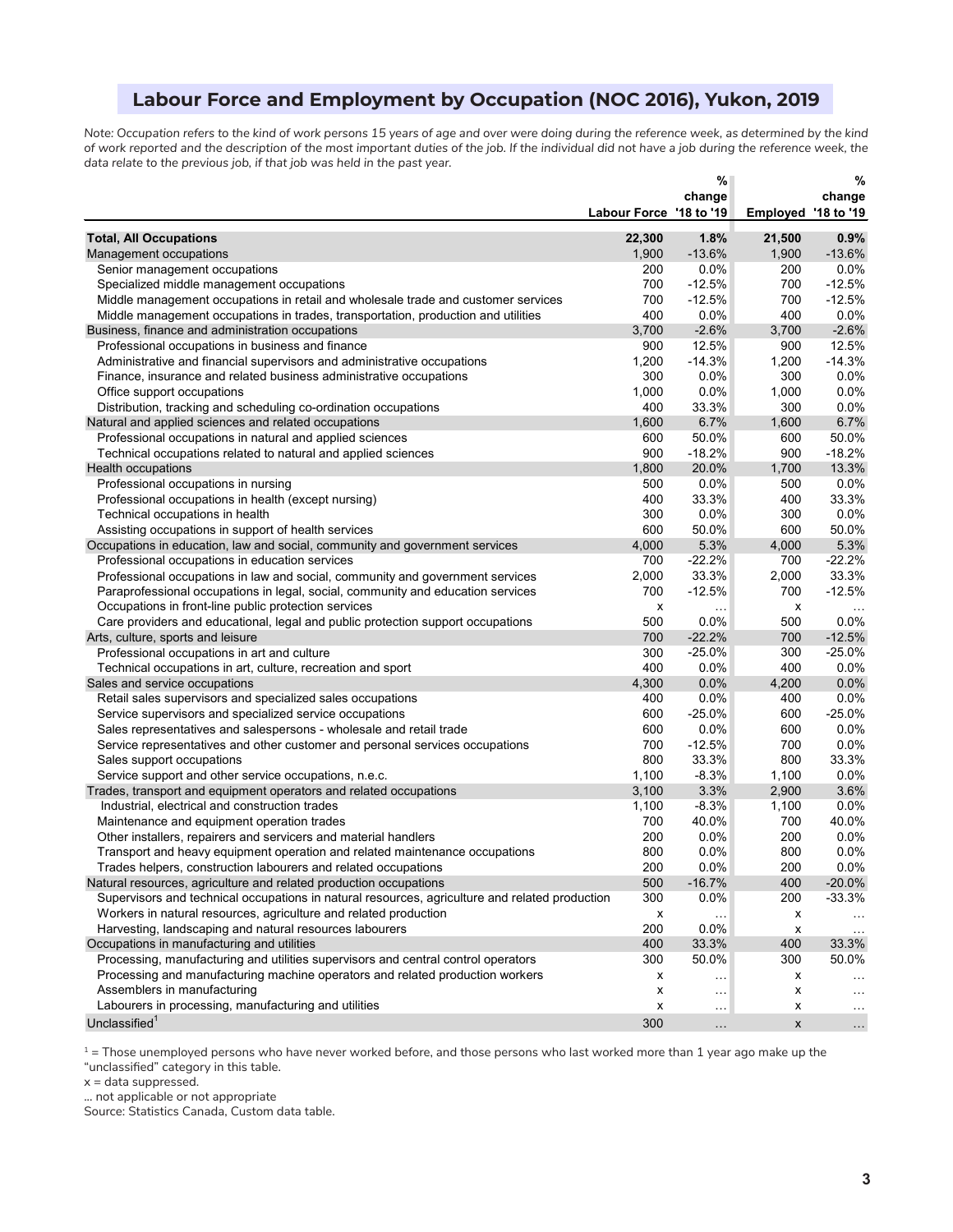

In 2019, there were 17,900 (83.3%) full-time workers and 3,600 (16.7%) part-time workers in Yukon. In Canada, the proportion of full-time workers in 2019 was 81.1%. Over the past ten years (2010 to 2019), the proportion of full-time workers in Yukon averaged at 85.6%, while in Canada, the proportion averaged at 80.9%.

Yukon had the sixth-lowest proportion (16.7%) of part-time workers in Canada in 2019, behind the Northwest Territories (11.3%), Nunavut (11.5%), Newfoundland and Labrador (15.1%), New Brunswick (15.1%), and Prince Edward Island (15.4%). The highest proportion of part-time workers was in British Columbia (21.9%). Over the past ten years (2010 to 2019), the proportion of part-time workers in Yukon averaged at 14.4%, while in Canada, the proportion averaged at 19.1%.



Of Yukon's 3,600 part-time workers in 2019, 44.4% stated personal preference as reason for working part-time; 25.0% were going to school; 8.3% were caring for children; 5.6% cited business conditions (they *did not look* for full-time work in the month prior to the survey month); and 16.7% indicated other reasons\* for working part-time.

*\*Other reasons may include: own illness; other personal or family responsibilities; other voluntary reason; business conditions (they looked for full-time in the month prior to the survey month); could not find full-time (they did not* **look** for full-time in the month prior to the survey month); and/or could not find full-time (they **looked** for full-time *in the month prior to the survey month).*

Source: Statistics Canada, Table 14-10-0090-01.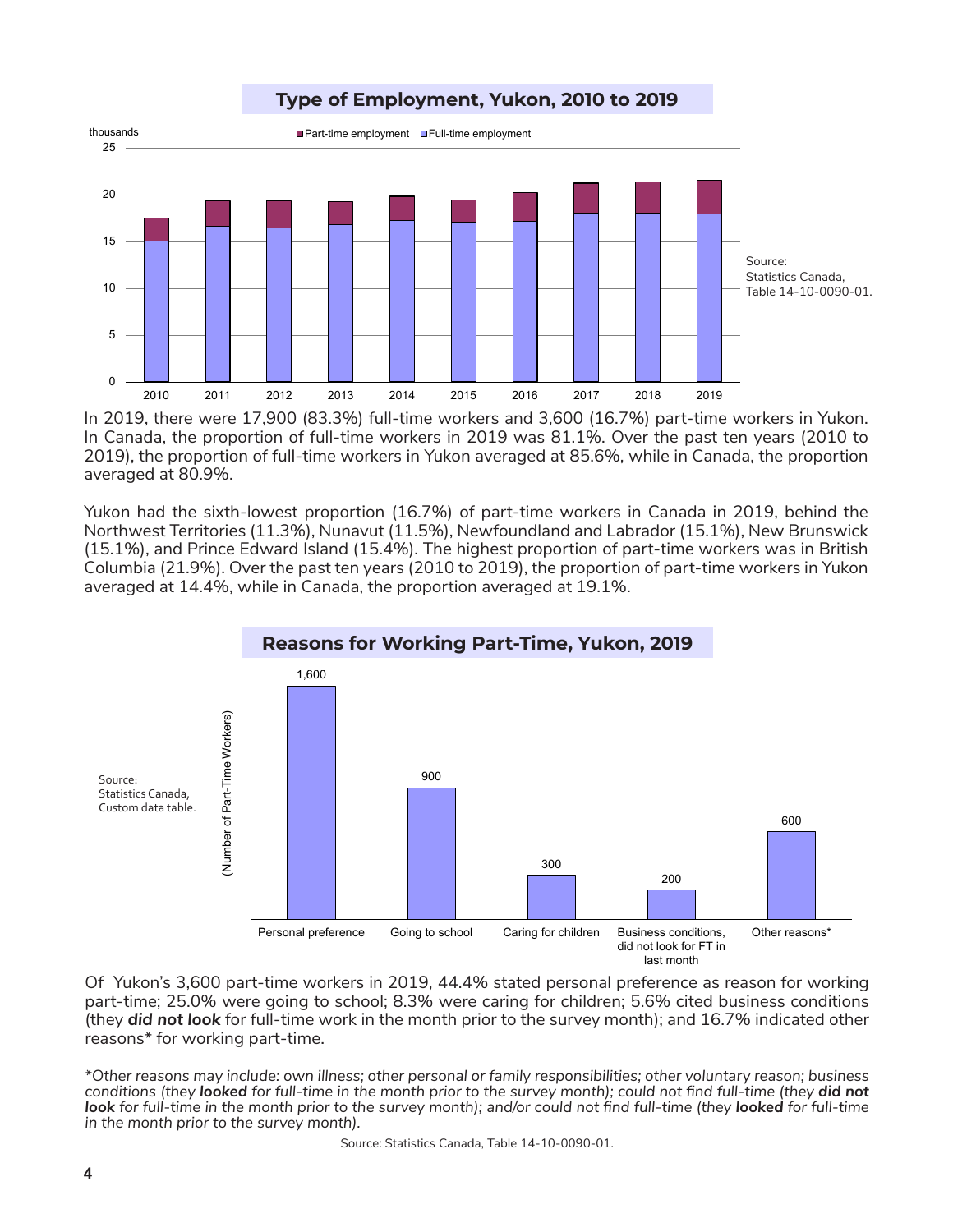

Of the 8,300 persons without a job in 2019 (aged 15 years and above, unemployed or not in labour force), 5,900 had not worked in the last year or had never worked (5,100 and 800, respectively). Of the 2,400 who *had worked* in the previous 12 months: 900 lost their job by permanent layoff; 800 left their job to attend school; 300 retired; 200 left for personal or family reasons; and the remaining 200 left for other reasons including own illness or disability, dissatisfaction, temporary layoff, etc.



In 2019, of the 7,400 persons who were not in the labour force, 7,100 did not want work or were not available, and 300 did want work. The reason for not looking for work was asked to those who wanted work but did not search for a job. Some of those reasons included illness, personal/family reasons, attending school, awaiting recall/reply, discouragement (believed no suitable work was available), etc.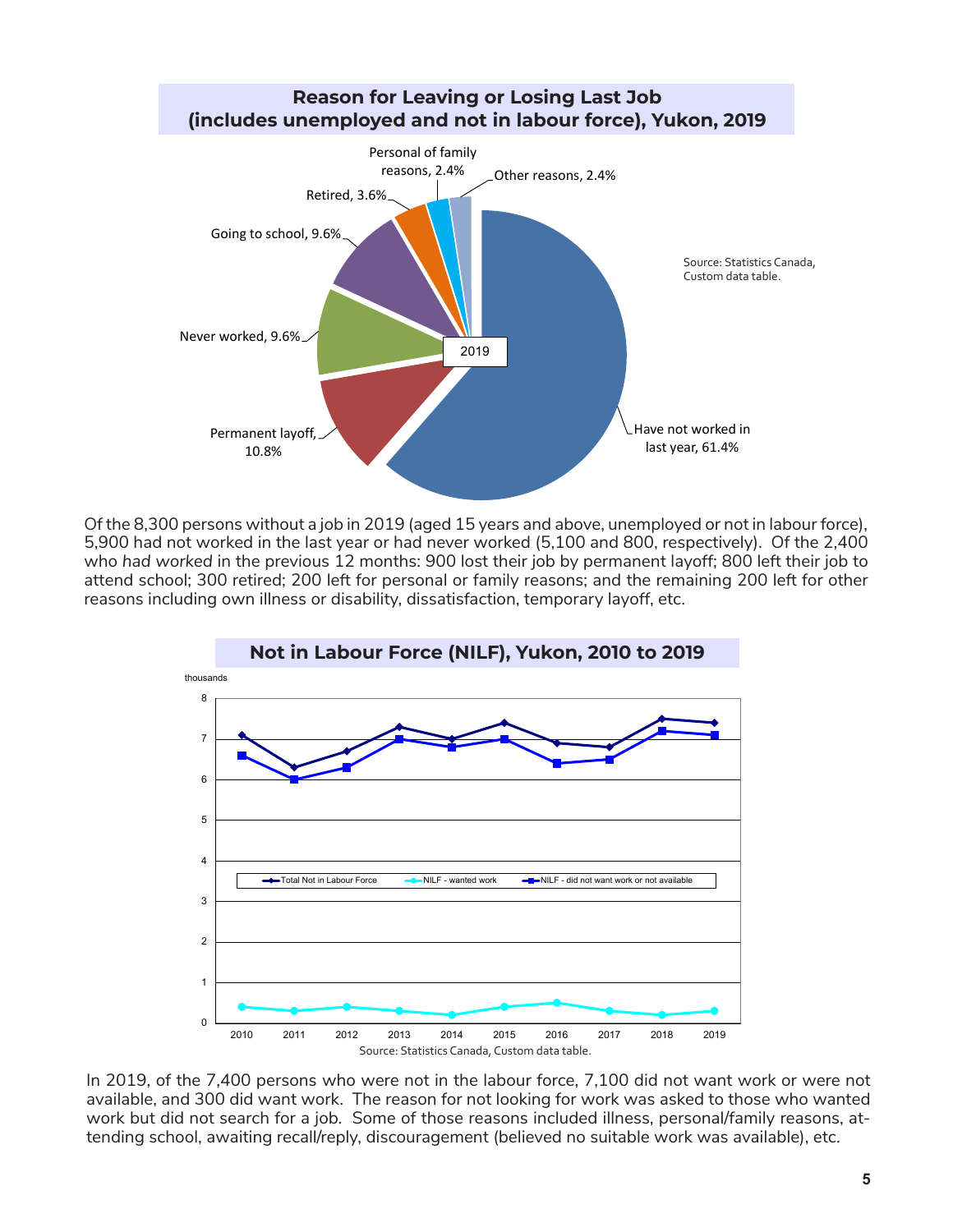## **Average Actual Hours Worked, Canada and Yukon, 2010 to 2019**



*Note: Average actual hours worked (including paid and unpaid hours) is calculated by dividing the total actual hours worked at main job, by the total number of persons who were at work during the reference week.*

Source: Statistics Canada, Table 14-10-0301-01 and Custom data table.

In Yukon, the average actual hours worked in 2019 was 34.4 hours per week compared to 36.0 hours per week in 2018. In 2019, *Supervisors and technical occupations in natural resources, agriculture and related production* reported the highest average hours worked, at 55.5 hours per week followed by *Middle management occupations in retail and wholesale trade and customer services* (47.7 hours) and *Middle management occupations in trades, transportation, production and utilities occupations* (47.3 hours). *Sales support occupations* reported the lowest average hours worked at 24.6 hours per week; the second-lowest was *Other installers, repairers and servicers and material handlers* at 25.0 hours.

Canada's average actual hours worked in 2019 was 35.1 hours per week compared to 35.7 hours per week in 2018. In 2019, *Supervisors and technical occupations in natural resources, agriculture and related production* reported the highest average hours worked, at 46.9 hours per week, while *Sales support occupations* reported the lowest average hours worked, at 24.3 hours per week.



## **Average Number of Days Lost, Canada and Yukon, 2010 to 2019**

*Note: The estimated number of days lost per worker per year is calculated by prorating the time lost during the reference week over the whole year. These estimates apply only to full-time employees who are single job holders.*

Source: Custom data table.

Over the past ten years (2010 to 2019), Yukon lost 12.8 work days on average per worker per year. In 2019, an average of 18.5 days were lost per worker: 9.1 days due to own illness or disability and 9.5 days due to other personal reasons (which include family responsibilities and maternity leave). In Canada, an average of 14.3 days were lost in 2019: 8.3 days due to own illness or disability and 6.0 days due to other personal reasons.

In 2019, the average number of days lost was 11.4 days for men (6.7 days due to own illness or disability; 4.7 days due to other personal reasons) and 26.7 days for women (11.7 days due to own illness or disability; 14.9 days due to other personal reasons).

The average number of days lost by age group included: 11.2 days in the 15-24 year age group; 20.8 days in the 25-54 year age group; and 13.5 days for 55 years of age and over.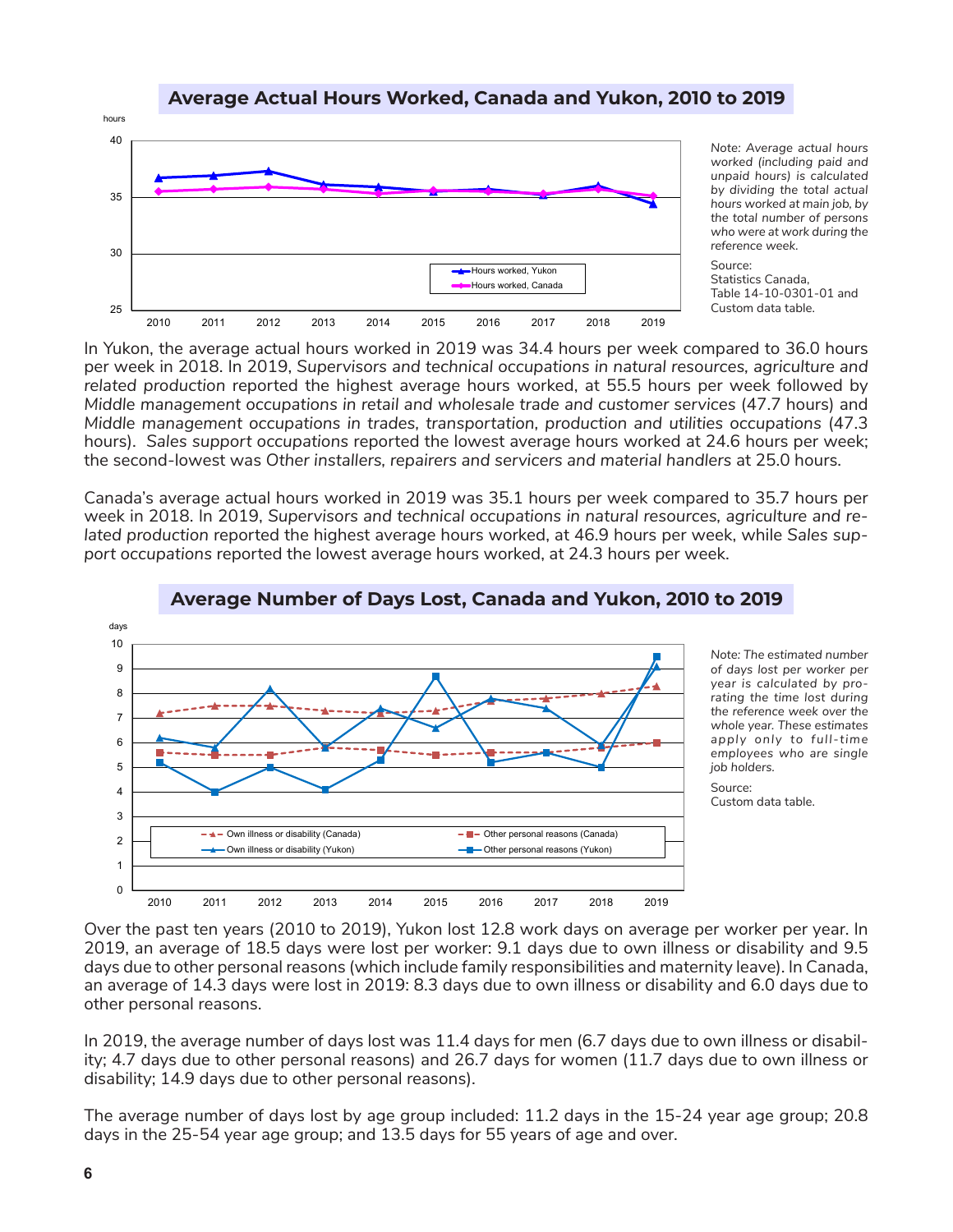# **Number of Employees and Average Hourly Wage Rate by Occupation (NOC 2016), Yukon, 2019**

|                                                                                                | Number               | %                    | Avg<br>hourly  | %                          |
|------------------------------------------------------------------------------------------------|----------------------|----------------------|----------------|----------------------------|
|                                                                                                | οf                   | change               | wage           | change                     |
| <b>Main Job (Full-Time and Part-time Employees)</b>                                            | Employees '18 to '19 |                      |                | rate (\$) '18 to '19       |
| <b>Total, All Occupations</b>                                                                  | 18,000               | 0.6%                 | 31.21          | 1.8%                       |
| Management occupations                                                                         | 1,100                | $-8.3%$              | 42.15          | $-4.1%$                    |
| Senior management occupations                                                                  | 200                  | 0.0%                 | 0.00           | $\sim$ $\sim$              |
| Specialized middle management occupations                                                      | 700                  | $-12.5%$             | 44.30          | $-0.4%$                    |
| Middle management occupations in retail and wholesale trade and customer services              | x                    | $\ddot{\phantom{1}}$ | x              | $\ddotsc$                  |
| Middle management occupations in trades, transportation, production and utilities              | x                    | $\sim$ .             | x              | $\sim$ $\sim$ $\sim$       |
| Business, finance and administration occupations                                               | 3,500                | $-2.8%$              | 31.54          | 3.3%                       |
| Professional occupations in business and finance                                               | 700                  | $-12.5%$             | 41.58          | 8.2%                       |
| Administrative and financial supervisors and administrative occupations                        | 1,200                | $-14.3%$             | 30.54          | 2.2%                       |
| Finance, insurance and related business administrative occupations                             | 200                  | 0.0%                 | x              |                            |
| Office support occupations                                                                     | 1,000                | 0.0%                 | 27.46          | 8.9%                       |
| Distribution, tracking and scheduling co-ordination occupations                                | 300                  | 50.0%                | х              |                            |
| Natural and applied sciences and related occupations                                           | 1,300                | 0.0%                 | 35.40          | $-6.0%$                    |
| Professional occupations in natural and applied sciences                                       | 400                  | 33.3%                | 42.46          |                            |
| Technical occupations related to natural and applied sciences                                  | 900                  | $-10.0%$             | 31.87          | $-8.9%$                    |
| Health occupations                                                                             | 1,500                | 25.0%                | 38.32          | $-1.9%$                    |
| Professional occupations in nursing                                                            | 500                  | 0.0%                 | 46.81          | 7.0%                       |
| Professional occupations in health (except nursing)                                            | х                    | $\sim$ $\sim$        | x              | $\sim$ $\sim$              |
| Technical occupations in health                                                                | 200                  | $0.0\%$              | x              | $\cdots$                   |
| Assisting occupations in support of health services                                            | 600                  | 50.0%                | 28.75          | $-7.0%$                    |
| Occupations in education, law and social, community and government services                    | 3,400                | $-2.9%$              | 37.54          | 5.5%                       |
| Professional occupations in education services                                                 | 700                  | $-22.2%$             | 41.04          | 0.1%                       |
| Professional occupations in law and social, community and government services                  | 1,600                | 23.1%                | 42.55          | 7.3%                       |
| Paraprofessional occupations in legal, social, community and education services                | 600                  | $-14.3%$             | 28.30          | 4.0%                       |
| Occupations in front-line public protection services                                           | x                    | $\ldots$             | x              | $\ddotsc$                  |
| Care providers and educational, legal and public protection support occupations                | 400                  | $-20.0%$             | 27.09          | $-2.2%$                    |
| Arts, culture, sports and leisure                                                              | 400                  | $-20.0%$             | 28.24          | 13.4%                      |
| Professional occupations in art and culture                                                    | 200                  | $-33.3%$             | x              | $\cdots$                   |
| Technical occupations in art, culture, recreation and sport                                    | 200                  | $0.0\%$              | x              | $\cdots$                   |
| Sales and service occupations                                                                  | 3,900                | 2.6%                 | 18.95          | $-0.1%$                    |
| Retail sales supervisors and specialized sales occupations                                     | 400                  | 0.0%                 | x              |                            |
| Service supervisors and specialized service occupations                                        | 500                  | $-16.7%$             | 19.90          | $-5.1%$                    |
| Sales representatives and salespersons - wholesale and retail trade                            | 600                  | 0.0%                 | 18.04          | 8.9%                       |
| Service representatives and other customer and personal services occupations                   | 600                  | $-14.3%$             | 20.36          | 6.6%                       |
| Sales support occupations                                                                      | 800                  | 33.3%                | 15.66          | 3.4%                       |
| Service support and other service occupations, n.e.c.                                          | 1,000                | $-9.1%$              | 18.69          | $-2.1%$                    |
| Trades, transport and equipment operators and related occupations                              | 2,200                | 0.0%                 | 30.80          | 4.4%                       |
| Industrial, electrical and construction trades                                                 | 600                  | $-14.3%$             | 31.07          | 6.6%                       |
| Maintenance and equipment operation trades                                                     | 600                  | 20.0%                | 34.85          | 1.7%                       |
| Other installers, repairers and servicers and material handlers                                | 200                  | 0.0%                 | х              |                            |
| Transport and heavy equipment operation and related maintenance occupations                    | 700                  | $0.0\%$              | 28.67          | 1.3%                       |
| Trades helpers, construction labourers and related occupations                                 | 200                  | 0.0%                 | х              | $\sim$ $\sim$              |
| Natural resources, agriculture and related production occupations                              | 300                  | $-25.0%$             | $\pmb{\times}$ |                            |
| Supervisors and technical occupations in natural resources, agriculture and related production | х                    | $\ddotsc$            | х              | $\cdot$ .<br>$\sim$ $\sim$ |
| Workers in natural resources, agriculture and related production                               | х                    |                      | x              | $\cdots$                   |
| Harvesting, landscaping and natural resources labourers                                        | х                    | $\sim$               | x              |                            |
| Occupations in manufacturing and utilities                                                     | 400                  | $\ldots$<br>100.0%   | 30.15          | $\cdots$                   |
| Processing, manufacturing and utilities supervisors and central control operators              | 300                  | 50.0%                | х              | $\cdot$                    |
| Processing and manufacturing machine operators and related production workers                  | х                    |                      | X              | $\cdots$                   |
| Assemblers in manufacturing                                                                    | х                    | $\ldots$             | x              | $\cdots$                   |
| Labourers in processing, manufacturing and utilities                                           | x                    | $\cdots$             | x              | $\sim$                     |
|                                                                                                |                      | $\sim$ $\sim$ $\sim$ |                | $\sim$ $\sim$ $\sim$       |

 $x =$  data suppressed.

.. = not available.

... = not applicable.

Source: Statistics Canada, Custom data table.

*Note: the above table displays 'number of employees' as opposed to previous pages which displays 'number of employed persons' (includes self-employed).*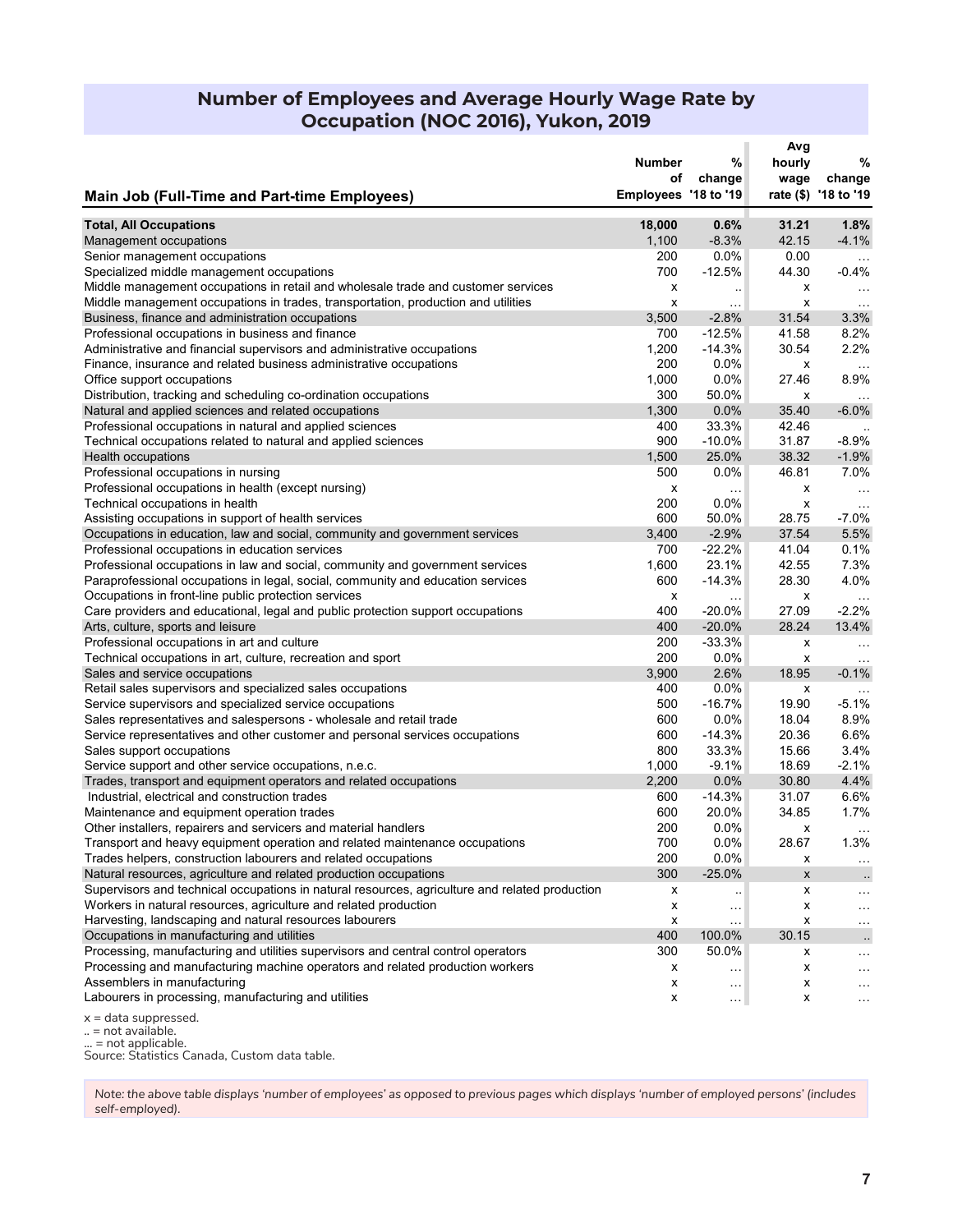## **Average Job Tenure in Months, Canada and Yukon, 2010 to 2019**

*Note: Job tenure measures the number of consecutive months or years a person has worked for the current (or most recent) employer. The employee may have worked in one or more occupations or in one or more locations or businesses and still be considered to have continuous*  tenure if the employer has not changed. But if a person has worked for the same employer over different periods of time, job tenure measures *the most recent period of uninterrupted work. A temporary layoff does not constitute an interruption.*

Yukon's average job tenure measured in 2019 was 86.7 months (about 7.2 years), 5.8% lower than that measured in 2018. Canada's average job tenure in 2019 was 101.5 months (about 8.5 years), 0.5% lower than the average tenure measured in 2018.



Of the data available for 2019, Yukon *Middle management occupations in retail and wholesale trade and cus-*

*tomer services* had the longest job tenure measured at 151.4 months, or about 12.6 years, followed by *Middle management occupations in trades, transportation, production and utilities* (141.5 months or about 11.8 years), and *Technical occupations in art, culture, recreation and sport* occupations (129.8 months or about 10.8 years). *Service support and other service occupations, not elsewhere included,* had the shortest job tenure at 34.3 months (about 2.9 years) followed by *Sales support occupations* (38.9 months or about 3.2 years), and *Trades helpers, construction labourers and related occupations* (42.5 months or about 3.5 years).

Overall, Yukon males reported higher job tenure measured in 2019 (87.3 months or about 7.3 years) than females (86.1 months or about 7.2 years).



## **Temporary and Permanent Employees, by Sex, by Age Group Yukon, 2010 to 2019**

In 2019, of the 14,400 permanent Yukon employees, 1,300 (9.1%) were 15 to 24 years of age; 10,100 (70.6%) aged 25-54 years; and 2,900 (20.3%) were 55 years and older. Of the 3,600 temporary Yukon employees, 1,200 (32.4%) were 15 to 24 years of age; 1,900 (51.4%) aged 25-54 years; and 600 (16.2%) were 55 years and older.

thousands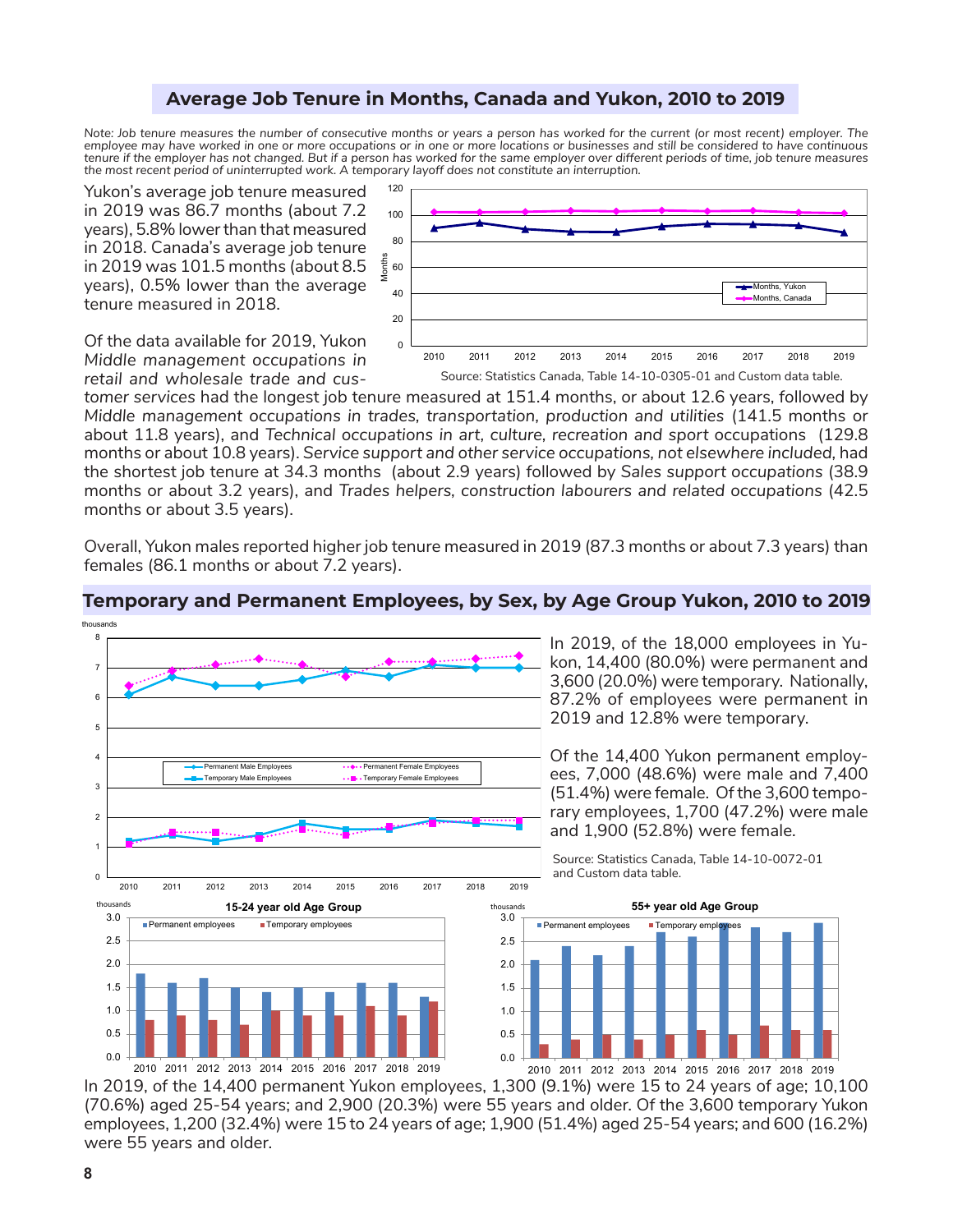|                        |                   | ------ Whitehorse ------ |         |           |       |        | ------ Rest of Yukon ------ |           |              |
|------------------------|-------------------|--------------------------|---------|-----------|-------|--------|-----------------------------|-----------|--------------|
|                        |                   | $15 +$                   | 15 - 24 | $25 - 54$ | $55+$ | $15 +$ | $15 - 24$                   | $25 - 54$ | $55+$        |
| Population             | <b>Both Sexes</b> | 25,000                   | 3,900   | 13,000    | 8,000 | 4,800  | 400                         | 2,500     | 1,900        |
|                        | Males             | 12.700                   | 2.100   | 6.500     | 4.100 | 2.500  | 300                         | 1.200     | 1,000        |
|                        | Females           | 12.300                   | 1.800   | 6,500     | 4.000 | 2.300  | 200                         | 1.200     | 900          |
| Labour force           | <b>Both Sexes</b> | 19,000                   | 2,500   | 12,300    | 4,100 | 3.400  | 200                         | 2,100     | 1,000        |
|                        | Males             | 9,600                    | 1.200   | 6,300     | 2,100 | 1.800  | 200                         | 1,100     | 500          |
|                        | Females           | 9,400                    | 1.300   | 6,000     | 2,100 | 1.600  | $\boldsymbol{\mathsf{x}}$   | 1,000     | 500          |
| Employment             | <b>Both Sexes</b> | 18,400                   | 2,300   | 12,100    | 4,000 | 3,100  | 200                         | 1,900     | 1,000        |
|                        | Males             | 9,200                    | 1,100   | 6,100     | 2,000 | 1,600  | x                           | 1,000     | 500          |
|                        | Females           | 9,200                    | 1,200   | 5,900     | 2,000 | 1,500  | x                           | 900       | 500          |
| <b>Full-time</b>       | <b>Both Sexes</b> | 15.300                   | 1.300   | 10,900    | 3.000 | 2.600  | x                           | 1.700     | 800          |
|                        | Males             | 8,100                    | 800     | 5,800     | 1.600 | 1.400  | $\mathsf{x}$                | 1,000     | 400          |
|                        | Females           | 7,200                    | 600     | 5,200     | 1,400 | 1,100  | X                           | 700       | 400          |
| <b>Part-time</b>       | <b>Both Sexes</b> | 3,100                    | 1,000   | 1,100     | 900   | 500    | x                           | 200       | 200          |
|                        | Males             | 1,100                    | 300     | 400       | 400   | 200    | X                           | X         | x            |
|                        | Females           | 2,000                    | 600     | 800       | 500   | 300    | X                           | 200       | x            |
| <b>Unemployment</b>    | <b>Both Sexes</b> | 600                      | 200     | 200       | X     | 200    | x                           | 200       | $\mathbf{x}$ |
|                        | Males             | 300                      | X       | 200       | X     | x      | x                           | x         | x            |
|                        | Females           | 200                      | X       | X         | x     | x      | x                           | x         | x            |
| Not in labour force    | <b>Both Sexes</b> | 6,000                    | 1,400   | 700       | 3,900 | 1,400  | 200                         | 400       | 900          |
|                        | Males             | 3,100                    | 800     | 200       | 2,000 | 700    | x                           | X         | 500          |
|                        | Females           | 2,900                    | 500     | 500       | 1.900 | 700    | x                           | 300       | 400          |
| Unemployment rate (%)  | <b>Both Sexes</b> | 3.2                      | 8.0     | 1.6       | x     | 5.9    | x                           | 9.5       | $\mathbf{x}$ |
|                        | Males             | 3.1                      | x       | 3.2       | X     | x      | x                           | x         | x            |
|                        | Females           | 2.1                      | X       | x         | x     | x      | x                           | x         | x            |
| Participation rate (%) | <b>Both Sexes</b> | 76.0                     | 64.1    | 94.6      | 51.3  | 70.8   | 50.0                        | 84.0      | 52.6         |
|                        | Males             | 75.6                     | 57.1    | 96.9      | 51.2  | 72.0   | 66.7                        | 91.7      | 50.0         |
|                        | Females           | 76.4                     | 72.2    | 92.3      | 52.5  | 69.6   | x                           | 83.3      | 55.6         |
| Employment rate (%)    | <b>Both Sexes</b> | 73.6                     | 59.0    | 93.1      | 50.0  | 64.6   | 50.0                        | 76.0      | 52.6         |
|                        | Males             | 72.4                     | 52.4    | 93.8      | 48.8  | 64.0   | x                           | 83.3      | 50.0         |
|                        | Females           | 74.8                     | 66.7    | 90.8      | 50.0  | 65.2   | x                           | 75.0      | 55.6         |

# **Labour Force Characteristics, by Age Group, by Sex, Whitehorse, 2019**

 $x =$  data suppressed

Source: Statistics Canada, Custom data table.





Source: Statistics Canada, Custom data table.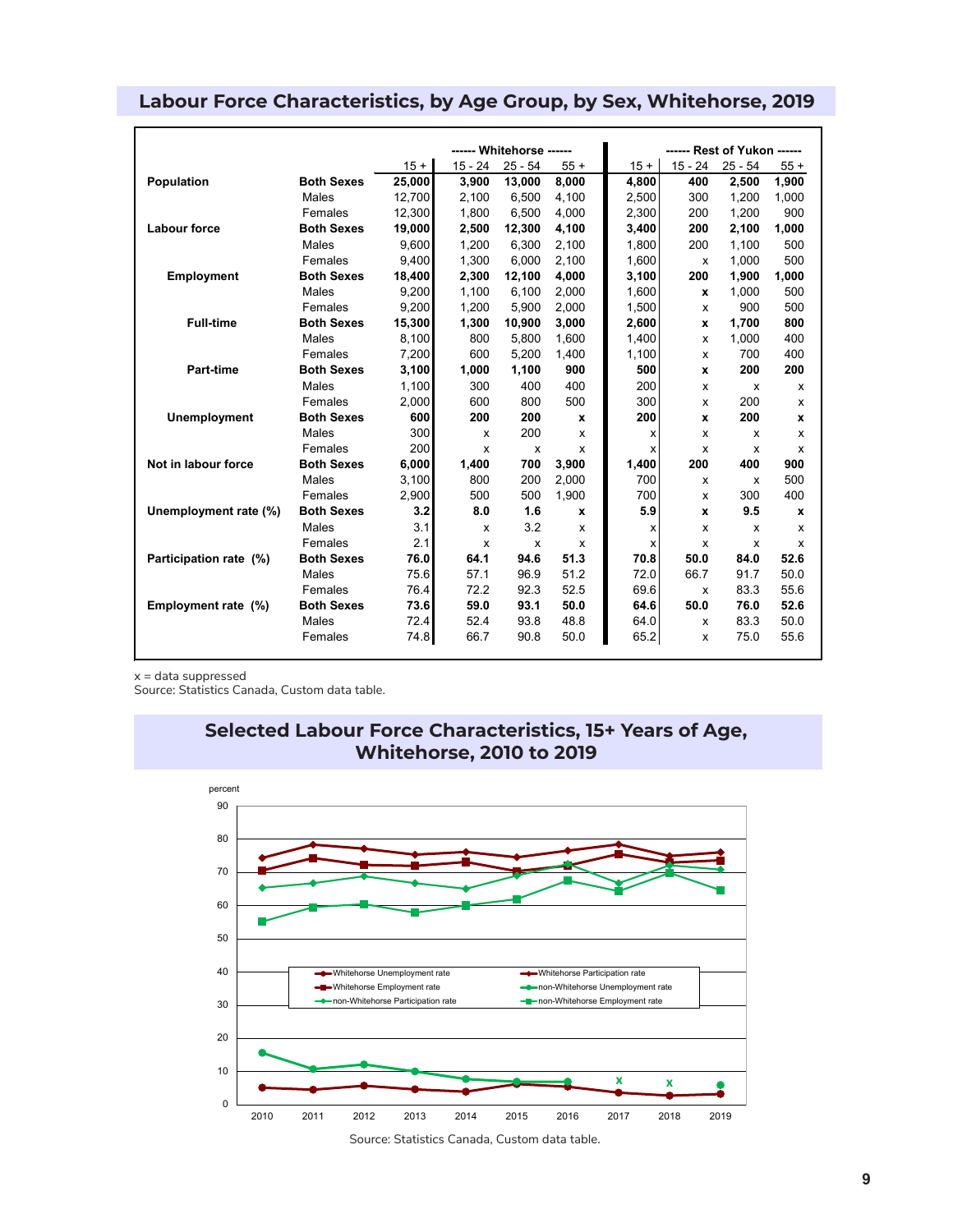# **Indigenous Labour Force Characteristics, Yukon, 2018 to 2019**

|                      |        | <b>Total</b> |       | Indigenous | <b>Non-Indigenous</b> |        |  |
|----------------------|--------|--------------|-------|------------|-----------------------|--------|--|
|                      | 2018   | 2019         | 2018  | 2019       | 2018                  | 2019   |  |
|                      |        |              |       |            |                       |        |  |
| Labour force         | 21.900 | 22,300       | 3.700 | 3.900      | 18,300                | 18,400 |  |
| Employment           | 21.300 | 21.500       | 3.500 | 3.500      | 17.800                | 18.000 |  |
| Full-time employment | 18.000 | 17.900       | 3.000 | 2,900      | 15.000                | 15.000 |  |
| Part-time employment | 3.300  | 3,600        | 500   | 700        | 2.800                 | 3,000  |  |
| Unemployment         | 600    | 800          | x     | 400        | 500                   | 500    |  |
| Not in labour force  | 7.500  | 7.400        | 1.300 | 1.600      | 6.200                 | 5.900  |  |
| Unemployment rate    | 2.7%   | $3.6\%$      | x     | 10.3%      | 2.7%                  | 2.7%   |  |
| Participation rate   | 74.5%  | 74.8%        | 74.0% | 70.9%      | 74.7%                 | 75.7%  |  |
| Employment rate      | 72.4%  | 72.1%        | 70.0% | 63.6%      | 72.7%                 | 74.1%  |  |

*Note: Indigenous is self-identified. It is a descriptor used by Statistics Canada which includes First Nation, Métis and Inuit.*

Source: Statistics Canada, Custom data table.

- In 2019, the Labour Force Survey estimated an increase of 200 (+5.4%) in the Indigenous labour force in Yukon compared to 2018. The non-Indigenous labour force increased by 100 (+0.5%).
- Comparing 2019 to 2018, the number of Indigenous employed remained the same. The number of Non-Indigenous employed increased by 200 (+1.1%).
- Unemployment in the Indigenous labour force was 400 in 2019 compared to less than 200 unemployed in 2018. Non-Indigenous unemployment remained the same at 500 in 2019.
- The unemployment rate for Indigenous Yukoners was 10.3% in 2019 compared to a suppressed rate in 2018 due to the number of unemployed being less than 200. The non-Indigenous unemployment rate remained the same at 2.7% in 2019.
- In 2019, the participation rate of Indigenous residents in Yukon decreased to 70.9% from 74.0% in 2018. The participation rate of non-Indigenous residents increased from 74.7% in 2018 to 75.7% in 2019.
- The Indigenous employment rate in 2019 was 63.6%, a decrease of 6.4 percentage points from the previous year. The employment rate for Yukon's non-Indigenous population (74.1%) increased 1.4 percentage points from 2018.



**Indigenous Labour Force Characteristics, Yukon, 2010 to 2019**

Source: Statistics Canada, Custom data table.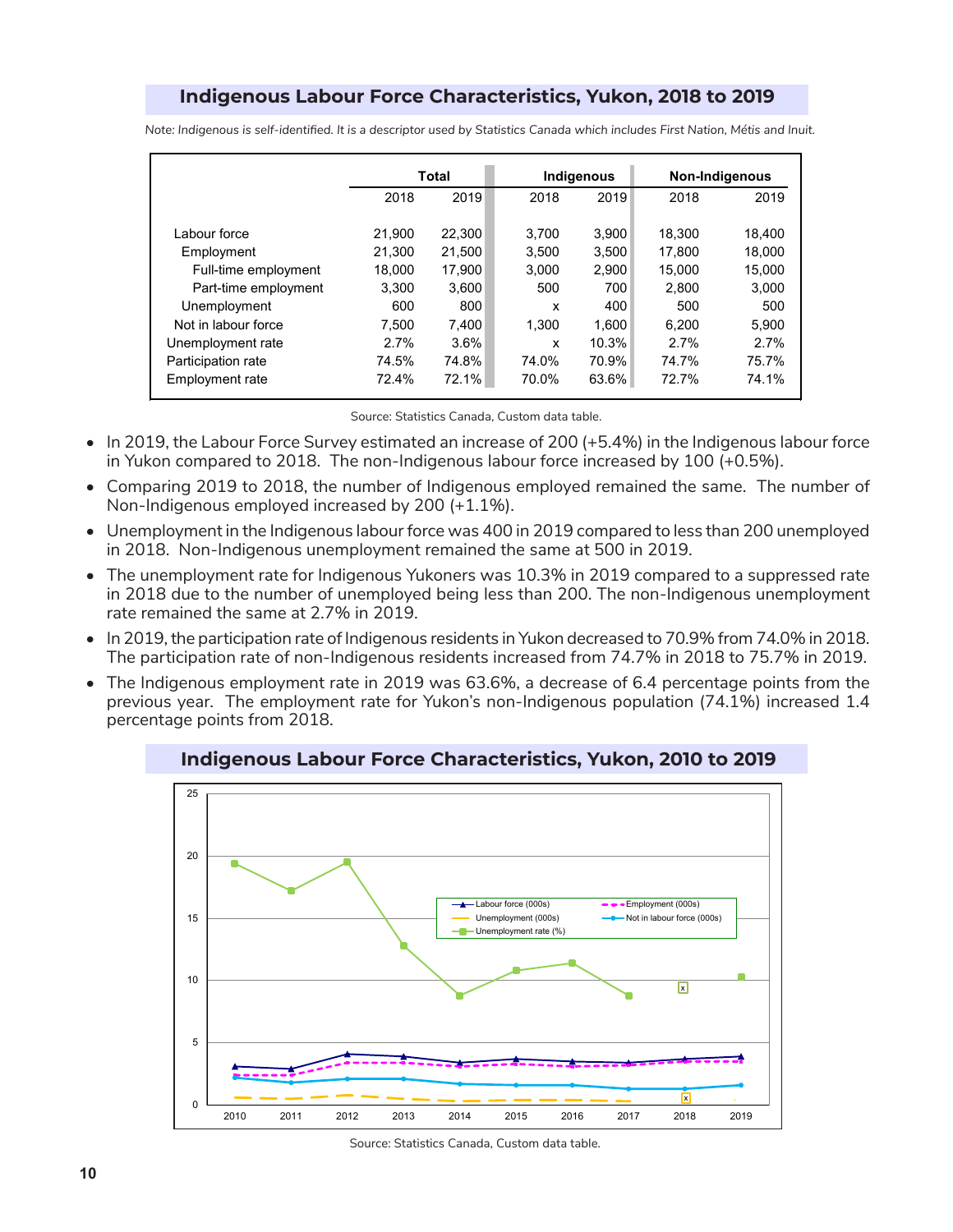

- Comparing 2019 to 2018, the participation rate for the Indigenous population increased by 11.1 percentage points for those aged 15-24 years, decreased by 0.5 percentage points for those aged 25-54 years, and decreased by 1.2 percentage points for those aged 55 years and over. Participation rates for the non-Indigenous population increased by 2.7 percentage points, increased by 1.7 percentage points, and decreased by 1.1 percentage point for the respective age groups.
- The proportion of the working-age Indigenous population who were employed in 2019 (63.6%), was 17.4 percentage points higher than the lowest point over the past ten years (2010 rate of 46.2%). In comparison, the non-Indigenous employment rate in 2019 (74.1%) was 3.8 percentage points higher than the lowest point over the past ten years (2015 rate of 70.3%).



- In 2019, of the 3,500 employed Yukon Indigenous people, 47.2% were public employees (in federal, Yukon territorial, municipal and First Nation governments) and 44.4% were private sector employees. The remaining 8.3% were self-employed. In comparison, non-Indigenous Yukoners reported 42.2% employment in the public sector, 40.0% were private sector employees, and the remaining 17.8% were self-employed.
- In 2019, 80.0% of employed Indigenous people were working in the *services-producing sector*, primarily in *Public administration* and *Health care and social assistance* services industries. Of the employed Indigenous people, 20.0% were working in the *goods-producing sector*, primarily in *Construction*. In comparison, of the employed non-Indigenous people, 83.3% were working in the services-producing sector and 16.7% in the goods-producing sector.
- In 2019, 80.6% of employed Indigenous people worked full-time in Yukon, compared to 83.3% of non-Indigenous people.